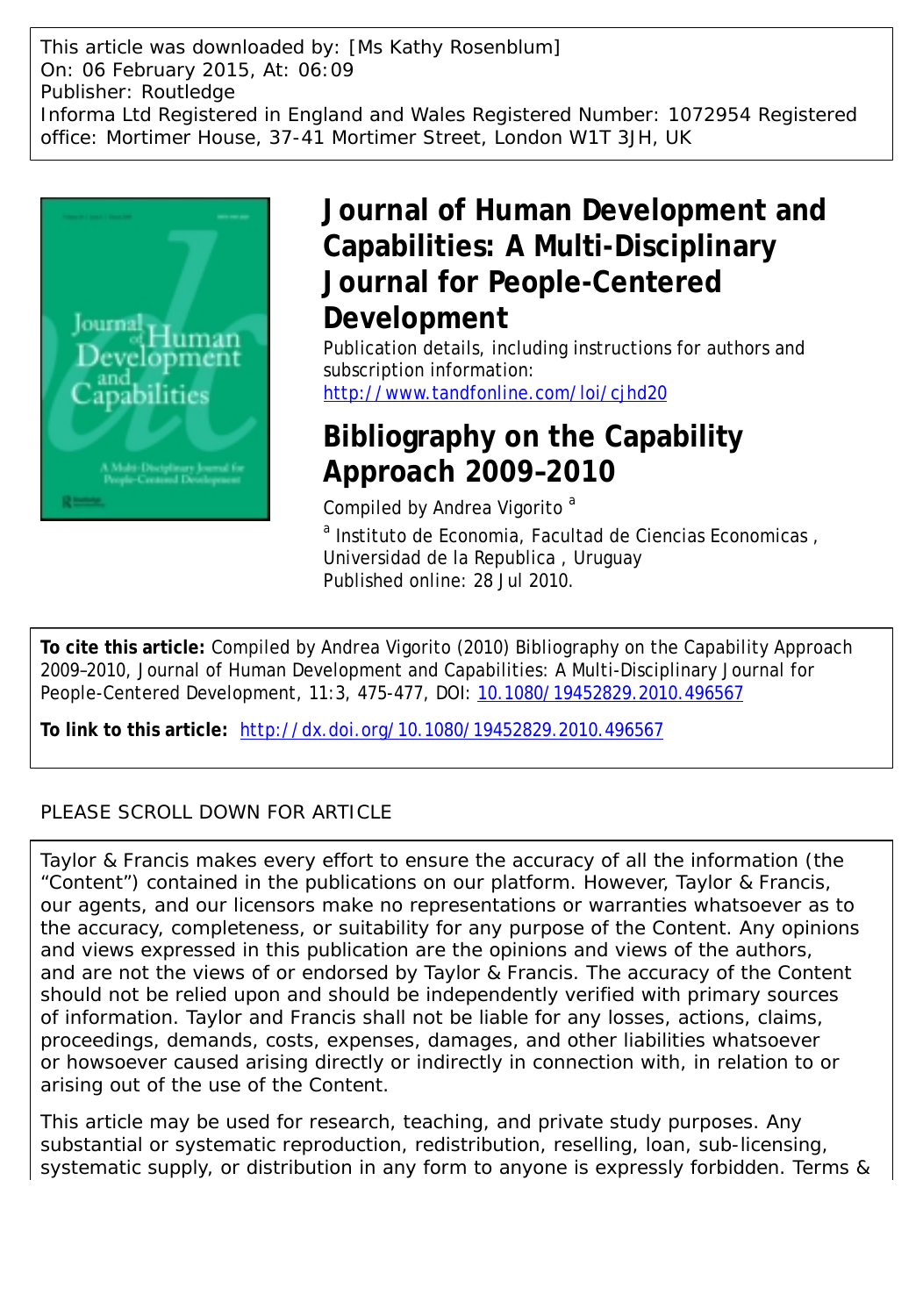Conditions of access and use can be found at [http://www.tandfonline.com/page/terms](http://www.tandfonline.com/page/terms-and-conditions)[and-conditions](http://www.tandfonline.com/page/terms-and-conditions)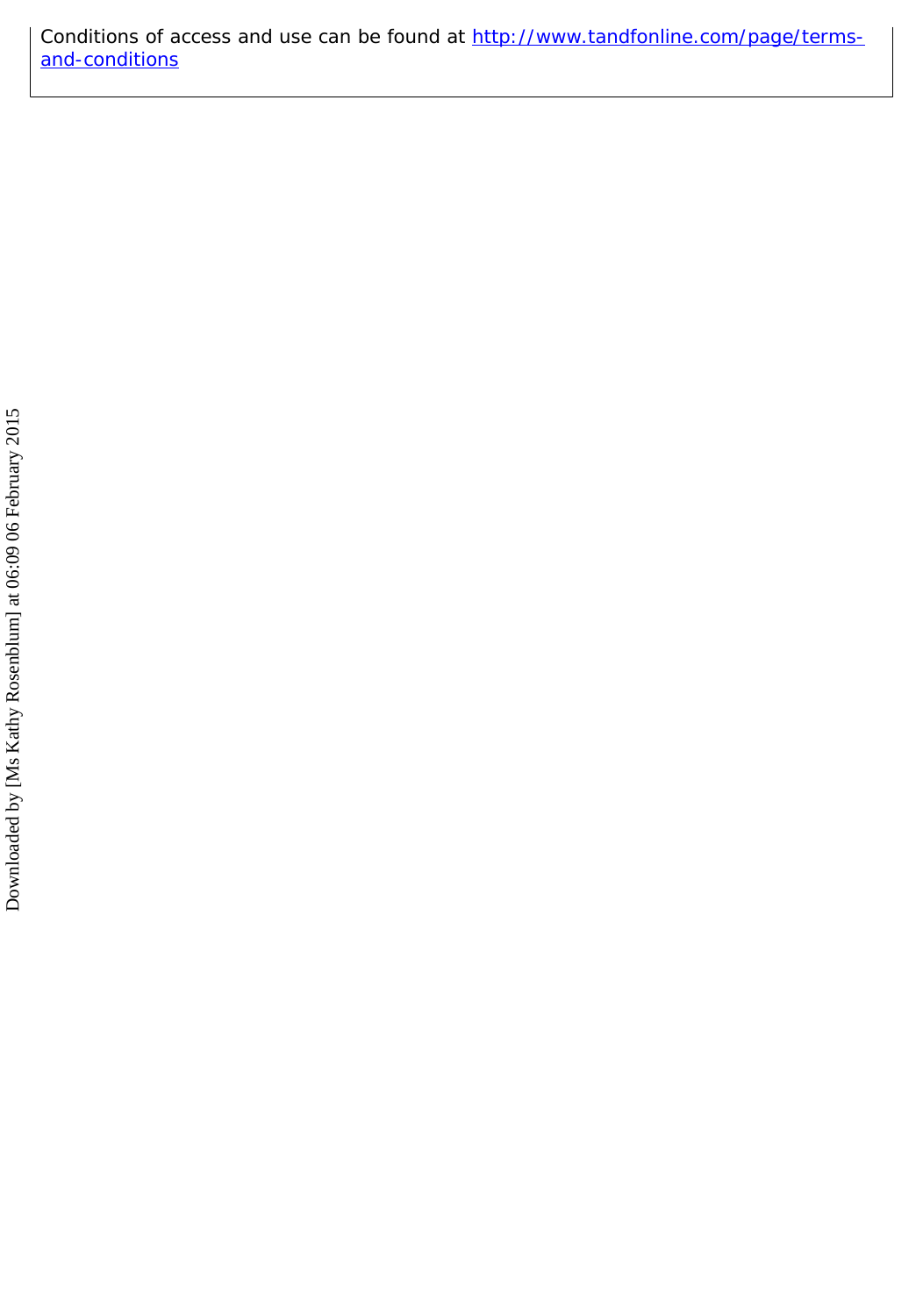

# Bibliography on the Capability Approach 2009–2010

Compiled by ANDREA VIGORITO

*Andrea Vigorito is a Researcher at the Instituto de Economia, Facultad de Ciencias Economicas, Universidad de la Republica, Uruguay*

#### **Books and book chapters in English**

- Alkire, S. and Foster, J. (2009) 'Counting multidimensional poverty', in J, von Braun, R. Vargas Hill and R. Pandya-Lorch (Eds), *The Poorest and Hungry: Assessment, Analysis and Actions*, International Food Policy Research Institute, Washington, D.C., pp. 77–90.
- Brighouse, H. and Robeyns, I. (Eds) (2010) *Measuring Justice: Primary Goods and Capabilities*, Cambridge University Press. New York.
- Chiappero-Martinetti, E. (Ed.) (2009) *Debating Global Society: Reach & Limits of the Capability Approach*, I Libri della Fondazione Giangiacomo Feltrinelli series, Fondazione Giangiacomo Feltrinelli, Rome.
- Deneulin, S. and Shahani, L. (Eds) (2009) *An Introduction to the Human Development and Capability Approach: Freedom and Agency*, Earthscan and International Development Research Centre (IDRC), London.
- Gasper, D. and Lera St. Clair, A. (Eds) (2010) *Development Ethics*, International Library of Essays in Public and Professional Ethics, Ashgate, London.
- Gotoh, R. and Dumonchel, P. (Eds) (2009) *Against Injustice: The New Economics of Amartya Sen*, Cambridge University Press. Cambridge.
- Moellendorf, D. (2009) *Global Inequality Matters*, Palgrave Macmillan, London.
- Morris, C. W. (Ed.) (2010) *Amartya Sen: Contemporary Philosophy in Focus*, Cambridge University Press, Cambridge.
- Ruger, J. P. (2009) *Health and Social Justice*, Oxford University Press, Oxford.
- Sen, A. K. (2009) *The Idea of Justice*, Allen Lane, Penguin Group, London.

#### **Articles in English**

- Alkire, S. and Seth, S. (2009), 'Determining BPL status: some methodological improvements', *The Indian Journal of Human Development*, 2(2), pp. 407–424.
- Alkire, S. and Xiaolin, W. (2009) 'Measurement of multidimensional poverty in China: Estimation and policy implications', *Chinese Rural Economy*, 12, pp. 4–10.
- Bertland, A. (2009) 'Virtue ethics in business and the capabilities approach', *Journal of Business Ethics*, 84(Supplement 1), pp. 25–32.
- Calestani, M. (2009) 'An anthropology of 'the good life' in the Bolivian plateau', *Social Indicators Research*, 90(1), pp. 141–153.
- Carpenter, M. (2009) 'The capabilities approach and critical social policy: lessons from the majority world?', *Critical Social Policy*, 29(3), pp. 351–373.
- Chircuşi, M. (2009) 'Sen's conception of the "capability approach" to assessing deprivation and well-being', *Contemporary Readings in Law & Social Justice*, 1(2), pp. 126–130.

ISSN 1945-2829 print/ISSN 1945-2837 online/10/030475-03 © 2010 United Nations Development Programme DOI: 10.1080/19452829.2010.496567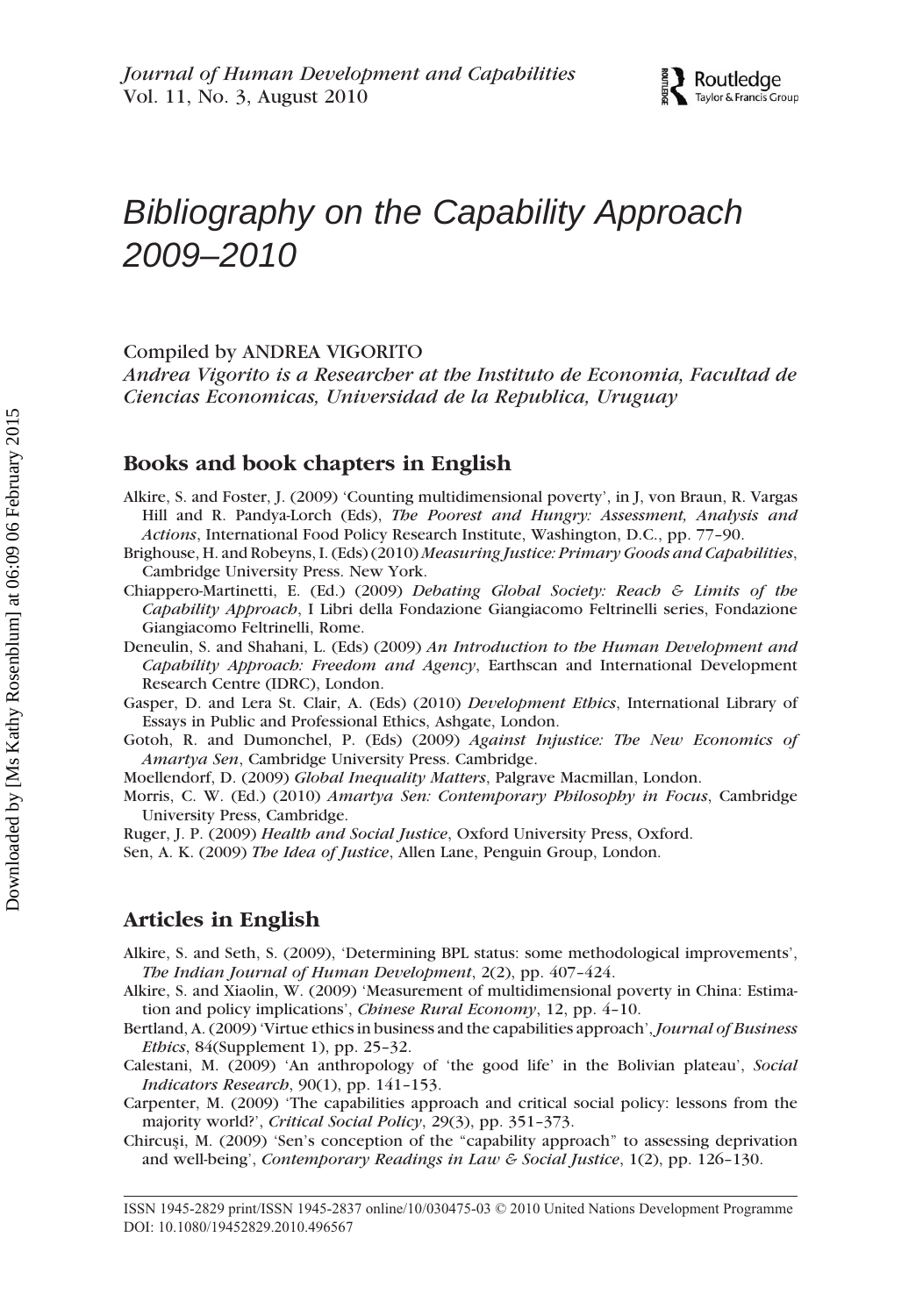- Civardi, M. and Chiappero-Martinetti, E. (2008) 'Measuring poverty within and between population subgroups', *Rivista Internazionale di Scienze Sociali*, 3, pp. 305–320.
- Frediani, A. (2009) 'Sen's capability approach as a framework to the practice of development', *Development in Practice*, 20(2), pp. 173–187.
- Garnett, Jr, R. (2009) 'Liberal learning as freedom: a capabilities approach to undergraduate education', *Studies in Philosophy & Education*, 28(5), pp. 437–447.
- Gasper, D. (2009) 'From valued freedoms, to polities and markets—the capability approach in policy practice', *Revue Tiers Monde*, 198, pp. 285–302.
- Hart, C. (2009) 'Quo Vadis? The capability space and new directions for the philosophy of educational research', *Studies in Philosophy & Education*, 28(5), pp. 391–402.
- Jolly, R. (2010) 'Employment, basic needs and human development: elements for a new international paradigm in response to crisis', *Journal of Human Development and Capabilitie*s, 1(1), pp. 11–36.
- LeBmann, O. (2009) 'Capability and learning to choose', *Studies in Philosophy and Education*, 28(5), pp. 449–460.
- Longshore Smith, M. and Seward, C. (2009), 'The relational ontology of Amartya Sen's capability approach: incorporating social and individual causes', *Journal of Human Development and Capabilities*, 10(2), pp. 213–235.
- Maarman, R. (2009) 'Manifestations of "capabilities poverty" with learners attending informal settlement schools', *South African Journal of Education*, 29(3), pp. 317–331.
- Mah, A (2009) 'Moral judgements and employment policies in Birmingham (1870–1914): Multiplying the categories and treatments of the "undeserving"', *International Journal of Sociology & Social Policy*, 29(11/12), pp. 575–586.
- Niraya, G. P. (2009), 'The challenge of human development: inclusion or democratic citizenship?', *Journal of Human Development and Capabilities*, 10(3), pp. 359–374.
- Nussbaum, M. (2009) 'Capabilities and constitutional law: 'perception' against lofty formalism', *Journal of Human Development and Capabilities*, 10(3), pp. 341–357.
- Oosterlaken, I. (2009) 'Design for development: a capability approach', *Design Issues*, 25(4), pp. 91–102.
- Pedace, L. (2009) 'Functionings and child wellbeing: unexplained variations across England, Scotland and Wales', *Benefits: The Journal of Poverty & Social Justice*, 17(1), pp. 29–45.
- Porter, S. and de Wet, J. (2009). 'Who will guard the guardians? Amartya Sen's contribution to development evaluation', *Development in Practice*, 19(3), pp. 288–299.
- Rosano, A., Mancini, F. and Solipaca, A. (2009) 'Poverty in people with disabilities: indicators from the capability approach', *Social Indicators Research*, 94(1), pp. 75–82.
- Ruwanpura, K. (2009) 'Capabilities, freedom, and equality: Amartya Sen's work from a gender perspective', *Review of Radical Political Economics*, 41(3), pp. 400–403.
- Seth, S. (2010) 'Inequality, interactions and human development', *Journal of Human Development and Capabilities*, 10(3), pp. 375–396.
- Southwell, P. (2009). 'The measurement of child poverty in the United States', *Journal of Human Behavior in the Social Environment*, 19(4), pp. 317–329.
- Unterhalter, E. (2009) 'Translations and transversal dialogues: an examination of mobilities associated with gender, education and global poverty reduction', *Comparative Education*, 45(3), pp. 329–345.
- Walker, M., McLean, M., Dison, A. and Peppin-Vaughan, R. (2009) 'South African universities and human development: towards a theorisation and operationalisation of professional capabilities for poverty reduction', *International Journal of Educational Development*, 29(6), pp. 565–572.
- Watts, M. (2009) 'Sen and the art of motorcycle maintenance: adaptive preferences and higher education', *Studies in Philosophy & Education*, 28(5), pp. 425–436.
- Young, M. (2009) 'Basic capabilities, basic learning outcomes and thresholds of learning', *Journal of Human Development and Capabilities*, 10(2), pp. 259–277.